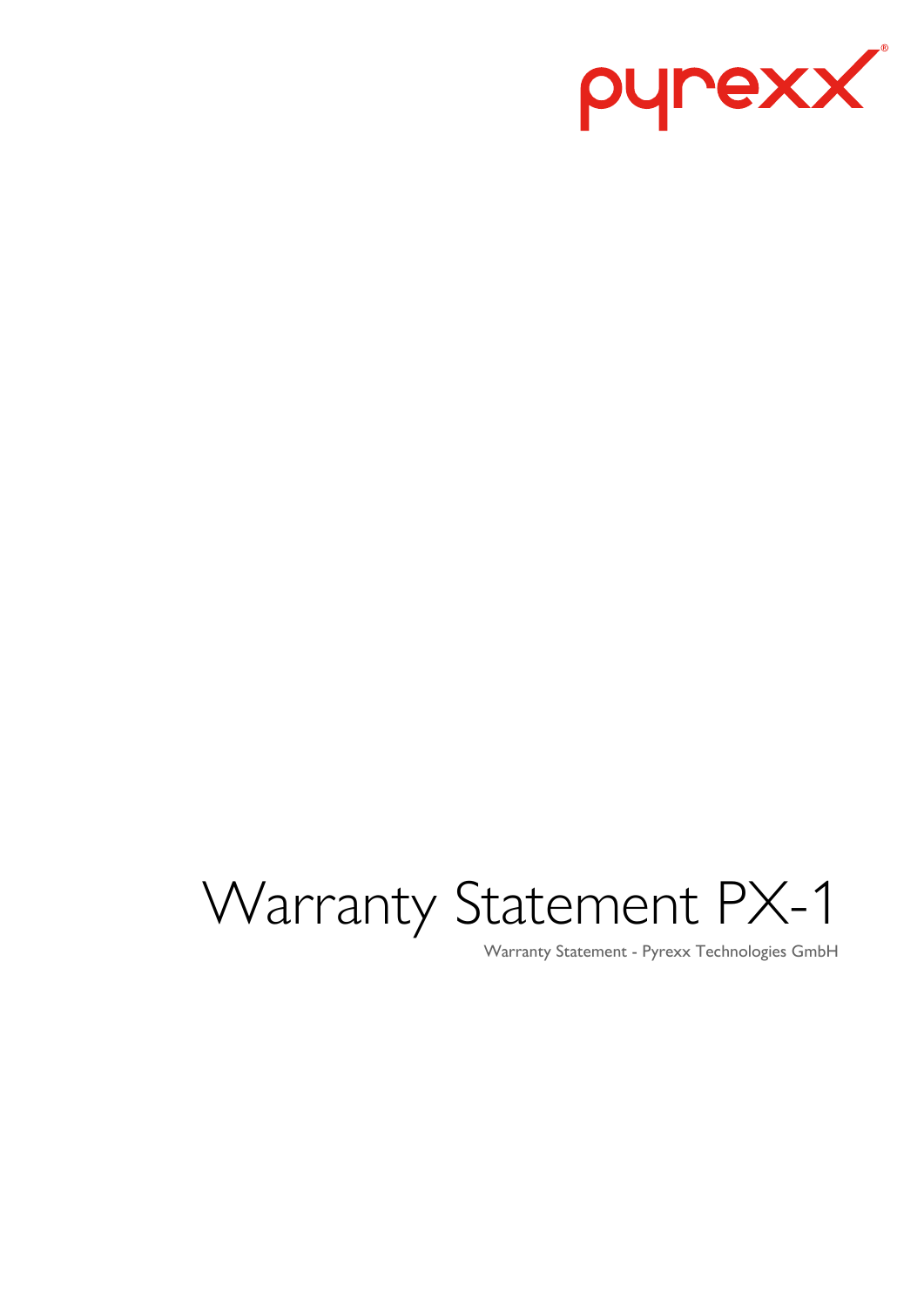

# § 1 Limited warranty

#### *1. Warranty Validity*

Pyrexx Technologies GmbH warrants a defect-free device only for the original purchaser of a PX-1 Smoke Alarm, that was purchased either at Pyrexx Technologies GmbH directly, or through an authorized reseller, for a period of 12 years from the date of purchase, when used and serviced as intended.

#### *2. Proof of warranty claim*

The limited warranty is not transferable and does not apply to buyers who have purchased the product from a reseller who is not authorized by Pyrexx Technologies GmbH. This also applies to online auctions, but is not limited thereto. Rights arising from legislation remain unaffected by the limited warranty. Please keep your receipt as a proof that the device has been purchased from an authorized reseller, and as a proof of purchase date. This receipt is mandatory for any warranty claims!

#### *3. Use according to operating manual*

The limited warranty will be granted only if the device is used in accordance with the operating manual. Pyrexx Technologies GmbH reserves the right to request a proof of the annual maintenance requirements (see also operating manual PX-1 chapter 8 "Maintenance").

#### *4. Warranty Limitations*

The limited warranty does not cover claims resulting from accidents, misuse, application errors, negligence, or the warranty exclusion criteria described below.

## § 2 Warranty exclusion criteria

#### *1. Soiling*

Dust deposits and insect infestation in the measuring system of the device are not covered under warranty. Also smoke alarms or warning signals associated with such forms of soiling do not indicate a malfunction of the device, but only show a lack of care, cleaning and maintenance thereof.

#### *2. Physical / mechanical damage*

If the device has been damaged, e.g. the housing has been broken or the device has been opened, any warranty claim shall be forfeited. The same shall apply to subjecting the device to any form of brute force, which does not cause a physical damage to the device, but causes a damage inside the housing (e.g. of electronics).

#### *3. Contamination*

If the device is externally and / or internally contaminated by deposits (excessively contaminated), any warranty claim shall be forfeited. Paint and similar substances on the surface of the device and within the housing / measurement system of the device shall be deemed contamination. Decoration / painting limited to the release testing / stop button (smoke alarm device cover) shall be excluded from a warranty exclusion! In addition, build-up of fire residues (e.g. soot), as well as nicotine and grease deposits, which have caused a readily detectable discolouration of the device, are categorized as contamination, which means the loss of any warranty claims. Especially nicotine and grease condensates do not only gather on the outer surface of the device, but also accumulate on the surfaces of the optical measuring components. Particularly there, the adhesion of condensates leads to premature deterioration of the optical properties of the measurement components, which the device can compensate through autonomous recalibration only within its physical limits.

#### *4. Moisture damage / corrosion*

If the device, and in particular its electronics, are damaged by moisture of any kind, any warranty claim shall be forfeited. Moisture thus is not only the exposure to fluid, but also regular, above-average exposure of the device to humidity (> 70%). Due to the effect of excessive humidity (e.g., steam / roasting fumes), the battery of the device is discharged above average, and the battery life is shortened considerably. Also, liquids and high humidity can damage the electronics of the device by causing corrosion.

#### *5. Thermal damage*

If the device has been exposed temporarily or permanently to a temperature below 0° C or above 70° C, any warranty claim shall be forfeited. In particular, no warranty shall be given for devices that were exposed to high temperatures and fumes in a fire. Damage to the device as a result of frost / cold, as well as heat damage, shall not be covered by the warranty.

#### *6. Excessive load on the battery*

Excessive load on the battery capacity through frequent triggering of alarm tones (more than once a month) may lead to premature consumption of the battery capacity due to the related battery consumption and to the loss of any warranty claims.This shall also extend to any liability in relation to tradability and / or suitability for a particular purpose under any implied liability which nevertheless exists under the law; the after-sales services shall be limited to the duration of this warranty.

## § 3 Verification of warranty claims

#### *1. Verification*

Check if at least one of the afore mentioned warranty exclusion reasons is present before making a warranty claim. Keep in mind also that there are sufficient technical capabilities to determine, when submitting a warranty claim, whether the device has really been used as intended, and therefore if the warranty claim is justified or unjustified.